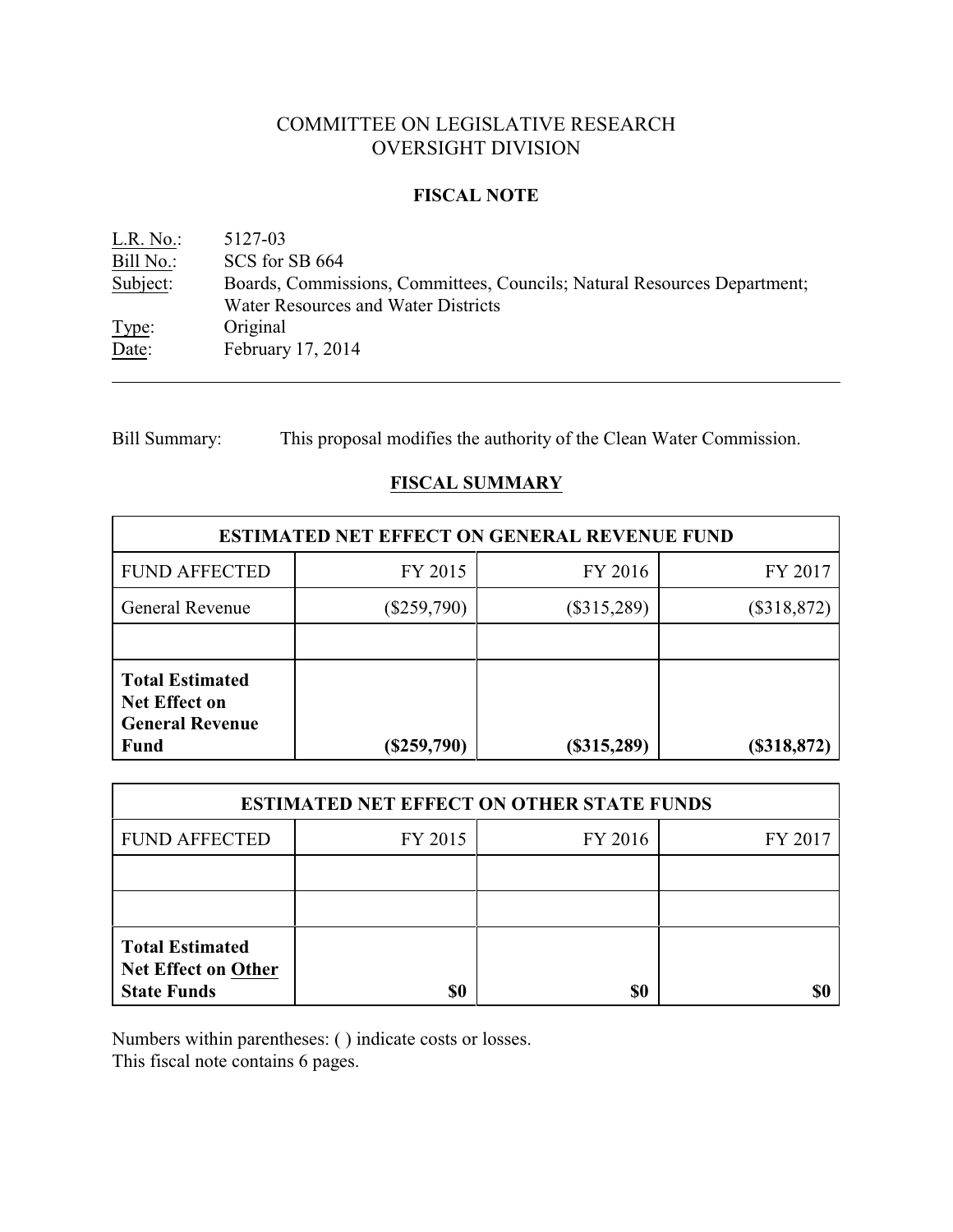L.R. No. 5127-03 Bill No. SCS for SB 664 Page 2 of 6 February 17, 2014

| <b>ESTIMATED NET EFFECT ON FEDERAL FUNDS</b>                        |         |         |         |  |
|---------------------------------------------------------------------|---------|---------|---------|--|
| <b>FUND AFFECTED</b>                                                | FY 2015 | FY 2016 | FY 2017 |  |
|                                                                     |         |         |         |  |
|                                                                     |         |         |         |  |
| <b>Total Estimated</b><br>Net Effect on All<br><b>Federal Funds</b> | \$0     | \$0     |         |  |

| <b>ESTIMATED NET EFFECT ON FULL TIME EQUIVALENT (FTE)</b>    |              |              |         |  |
|--------------------------------------------------------------|--------------|--------------|---------|--|
| <b>FUND AFFECTED</b>                                         | FY 2015      | FY 2016      | FY 2017 |  |
| <b>General Revenue</b>                                       | 5 FTE        | 5 FTE        | 5 FTE   |  |
|                                                              |              |              |         |  |
| <b>Total Estimated</b><br><b>Net Effect on</b><br><b>FTE</b> | <b>5 FTE</b> | <b>5 FTE</b> | 5 FTE   |  |

 $\boxtimes$  Estimated Total Net Effect on All funds expected to exceed \$100,000 savings or (cost).

 $\Box$  Estimated Net Effect on General Revenue Fund expected to exceed \$100,000 (cost).

| <b>ESTIMATED NET EFFECT ON LOCAL FUNDS</b> |         |         |         |  |
|--------------------------------------------|---------|---------|---------|--|
| FUND AFFECTED                              | FY 2015 | FY 2016 | FY 2017 |  |
| <b>Local Government</b>                    | \$0     | \$0     | \$0     |  |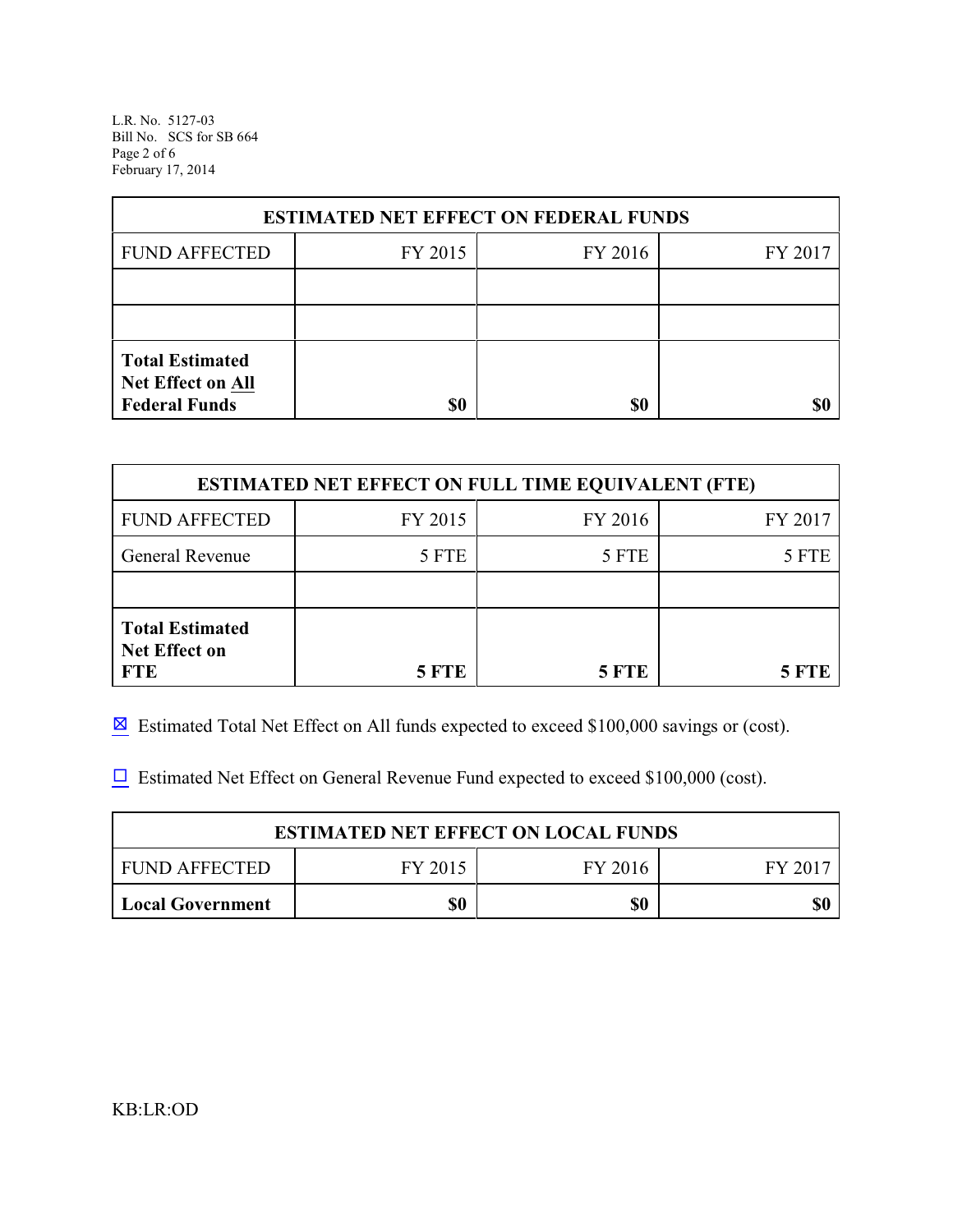L.R. No. 5127-03 Bill No. SCS for SB 664 Page 3 of 6 February 17, 2014

# **FISCAL ANALYSIS**

## ASSUMPTION

#### § 644.058 - Clean Water Commission:

Officials from the **Department of Natural Resources (DNR)** state there are 66 eight-digit Hydrologic Unit Codes (HUCs) in Missouri. This proposal would require each HUC to have an independent environmental economic study.

DNR assumes one-fifth of the 66 HUC studies would be done each year to coincide with the permitting cycle. Each study would take approximately 640 hours. Three-fourths of the study would be environmentally related and one-fourth of the study would be economically related.

DNR states these studies could be conducted by the department, however staffing is not currently available. The FTEs hired to do these studies would have no duties other than these studies.

DNR assumes it would request the following 5 FTE to implement this proposal.

Environmental Specialists (3 FTE) - Annual Salary of \$48,636

Economist (1 FTE) - Annual Salary of \$59,520

Senior Office Support Assistant (1 FTE) - Annual Salary of \$28,620

640 hours per study x 13 watershed studies a year (66 studies divided by 5 years) = 8,320 hours

8,320 divided by 2,080 work hours per year = four (4) technical FTEs to do 13 studies in a year, plus one (1) support FTE for these studies.

 $\frac{3}{4}$  of these studies would be environmentally related - 3 FTEs would need to be Environmental Specialists. ¼ of these studies would be economically related - 1 FTE would need to be Economists.

**Oversight** notes the annual salary range of an Environmental Specialist III is \$38,544 - \$54,864.

**Oversight** notes the annual salary range for an Economist is \$47,412 - \$68,928.

**Oversight** notes the annual salary range for a Senior Office Support Assistant is \$24,780 - \$33,000.

KB:LR:OD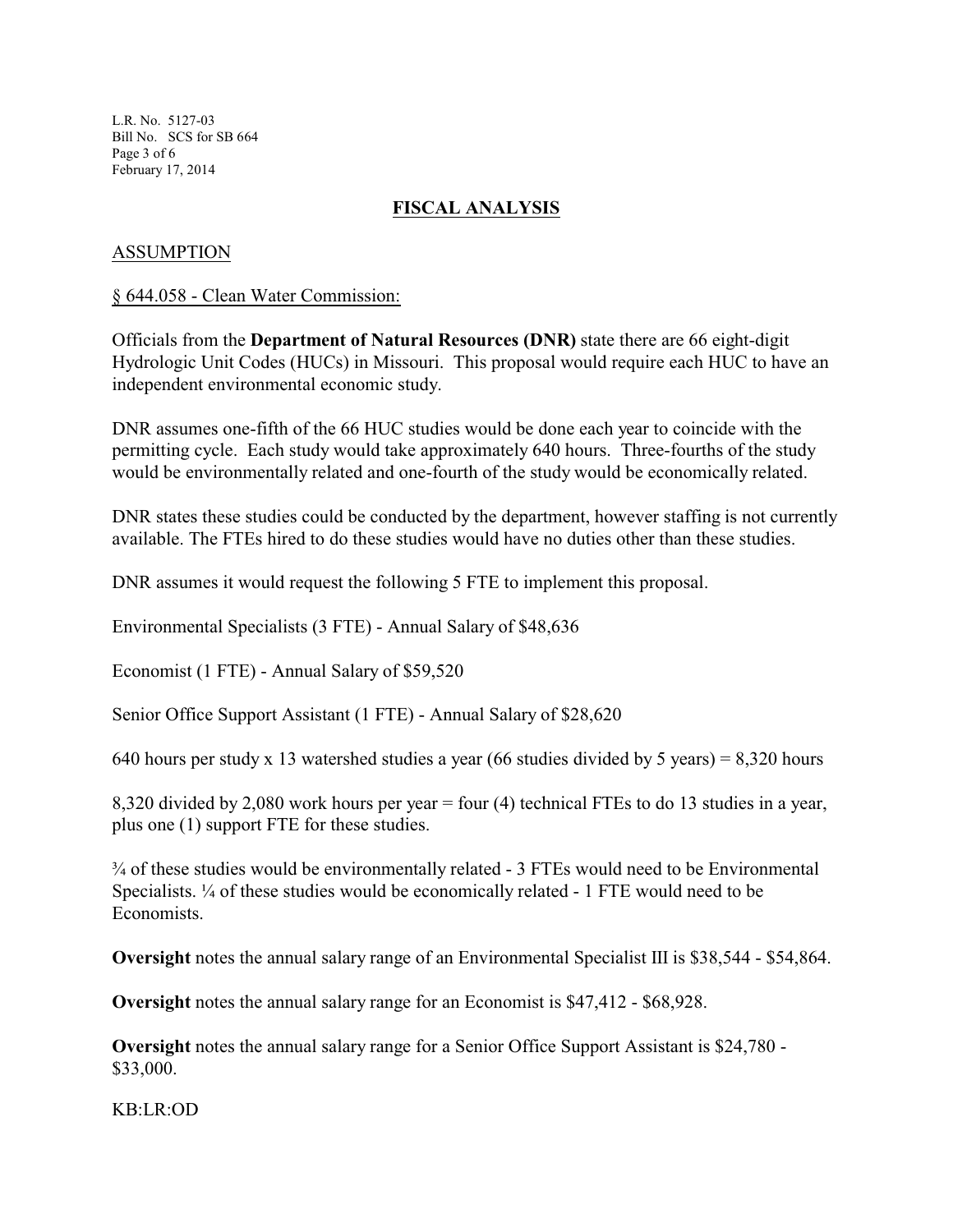L.R. No. 5127-03 Bill No. SCS for SB 664 Page 4 of 6 February 17, 2014

#### ASSUMPTION (continued)

**Oversight** assumes it is unknown which salary step each FTE will be hired at, therefore the annual salary cost of the 5 FTE could be lower if DNR hires the FTE at a beginning level salary step rather than a mid-level salary step as requested by DNR.

**Oversight** assumes office equipment and furniture would be available through OA surplus property at no additional cost to the department.

For the purpose of the fiscal note, **Oversight** will show a cost to General Revenue for FTE at the beginning salary level step and no additional equipment cost to DNR; however, expense costs will be shown.

Officials from the **Cole County Public Water Supply District No. 3 (PWSD No.3)** state this proposal could have an impact on their water service, but only after the appropriate study in completed.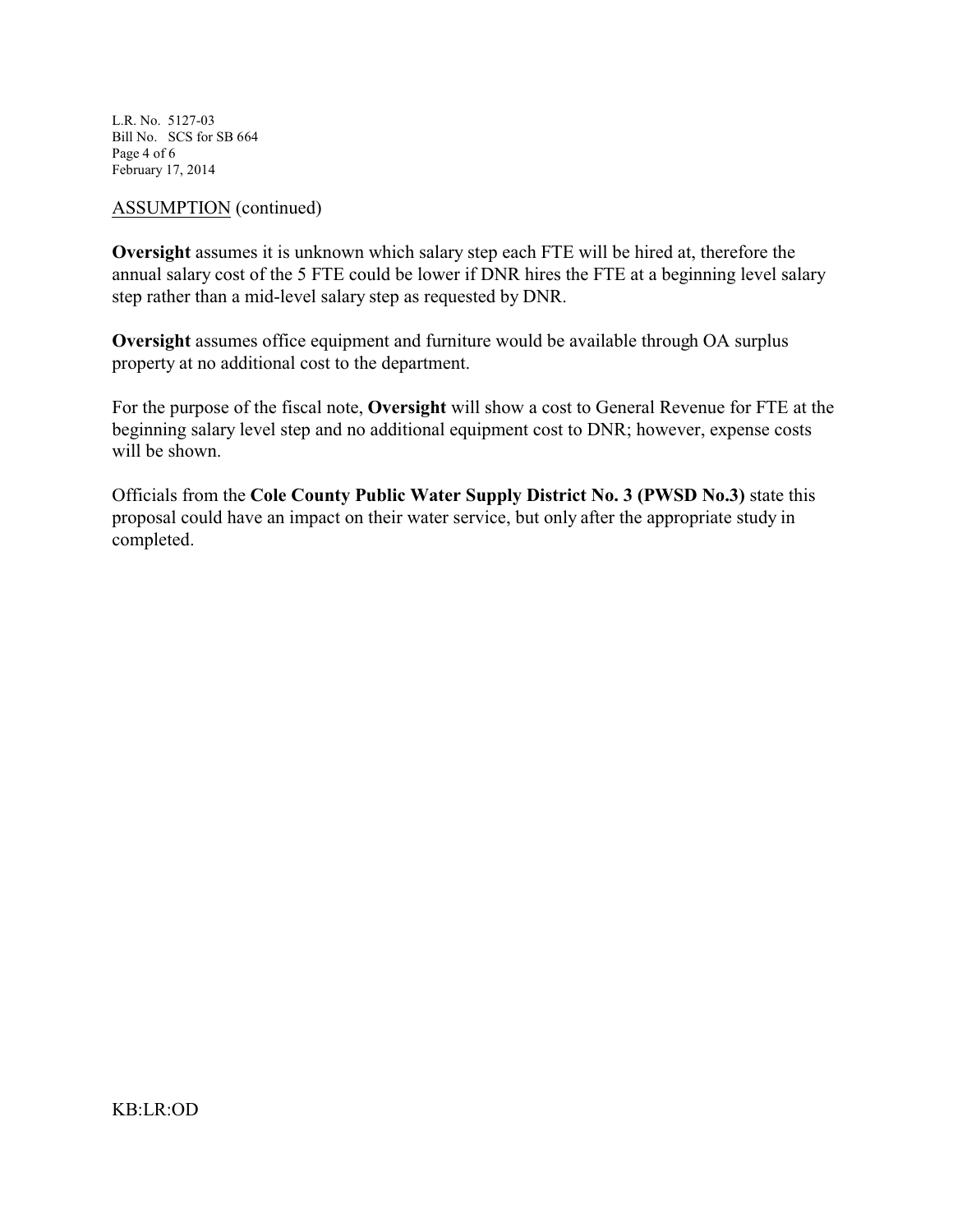L.R. No. 5127-03 Bill No. SCS for SB 664 Page 5 of 6 February 17, 2014

| FISCAL IMPACT - State Government      | FY 2015<br>$(10 \text{ Mo.})$ | FY 2016        | FY 2017        |
|---------------------------------------|-------------------------------|----------------|----------------|
| <b>GENERAL REVENUE FUND</b>           |                               |                |                |
| Costs - DNR                           |                               |                |                |
| § 644.058 - Studies for Water Quality |                               |                |                |
| <b>Standard Modifications</b>         |                               |                |                |
| <b>Personal Service</b>               | (\$156,520)                   | (\$189,702)    | (\$191,599)    |
| <b>Fringe Benefits</b>                | $(\$79,833)$                  | $(\$96,758)$   | $(\$97,725)$   |
| Expense & Equipment                   | $(\$23,437)$                  | $(\$28,829)$   | (\$29,548)     |
| <b>Total Costs - DNR</b>              | $(\$259,790)$                 | $(\$315,289)$  | $(\$318,872)$  |
| FTE Change - DNR                      | 5 FTE                         | 5 FTE          | 5 FTE          |
| <b>ESTIMATED NET EFFECT TO THE</b>    |                               |                |                |
| <b>GENERAL REVENUE FUND</b>           | $($ \$259,790)                | $($ \$315,289) | $($ \$318,872) |
| Estimated Net FTE Change for the      |                               |                |                |
| General Revenue Fund                  | 5 FTE                         | 5 FTE          | 5 FTE          |
|                                       |                               |                |                |
|                                       |                               |                |                |
| FISCAL IMPACT - Local Government      | FY 2015                       | FY 2016        | FY 2017        |
|                                       | $(10 \text{ Mo.})$            |                |                |
|                                       | <u>\$0</u>                    | <u>\$0</u>     | <u>\$0</u>     |

# FISCAL IMPACT - Small Business

No direct fiscal impact to small businesses would be expected as a result of this proposal.